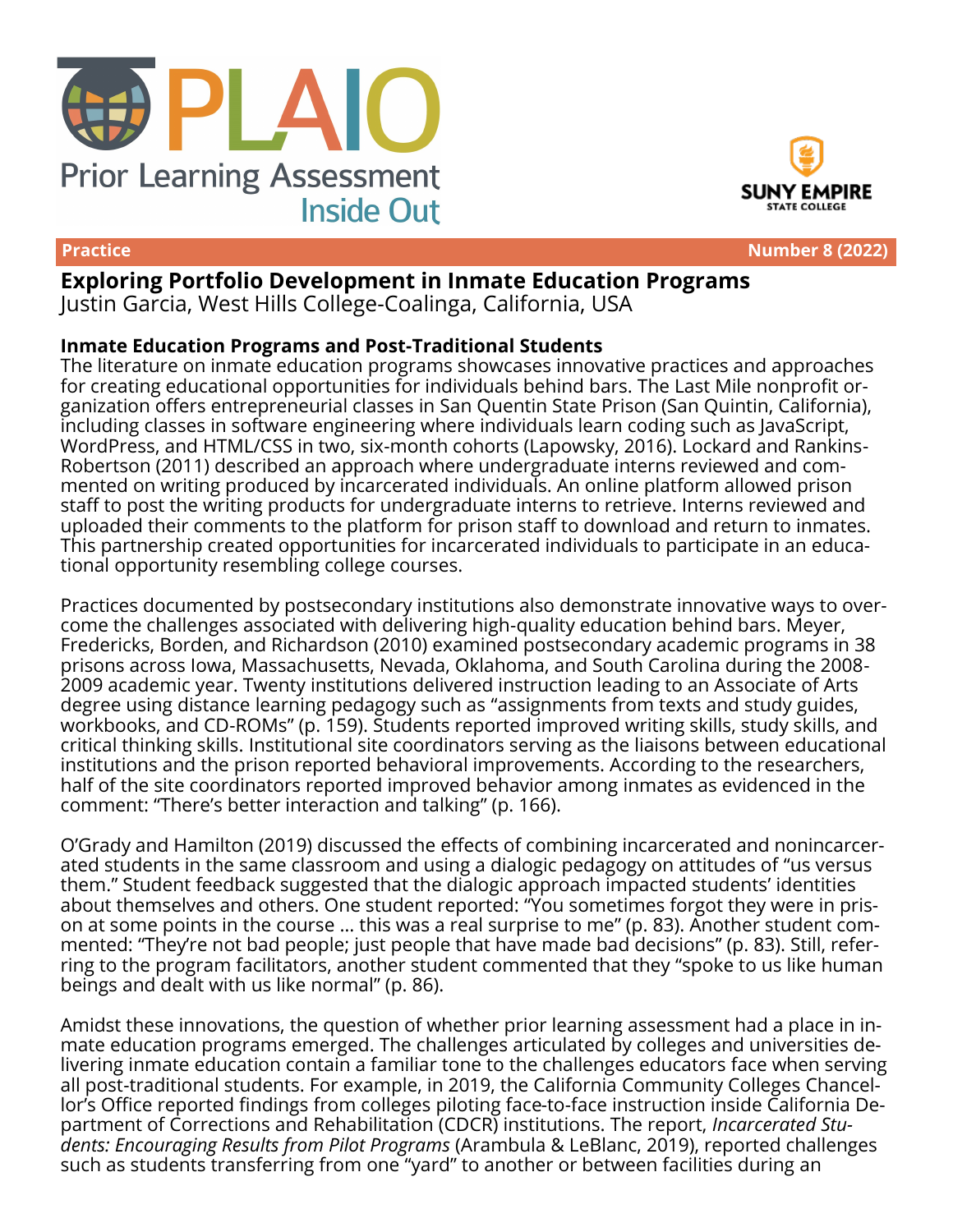academic term that prevented them from continuing in face-to-face courses. Colleges also reported challenges in scheduling courses that maximized student enrollment within designated CDCR timeframes. For example, college courses scheduled during Second Watch (6 a.m. to 2 p.m.) were inaccessible to students with work assignments at the same time. The report further indicated that the CDCR may choose to have courses scheduled during the Third Watch (2 p.m. to 10 p.m.), a window of time that includes inmate count (4 p.m. and 5 p.m.) when classes cannot be scheduled. In addition, some colleges reported challenges securing instructors to teach within correctional settings or within the available timeframes.

In many ways, the challenges post-traditional students face resemble the challenges of inmate education programs. For post-traditional students, earning a degree or credential is a priority, but must fit within their busy lifestyles that include family and full-time work schedules (National Adult Learner Coalition, 2017). The need to be at home with children and maintain full -time employment can prevent adults from returning to school (Kobena Osam, Bergman, & Cumberland, 2017). Scobey (2016) argued that for institutions to understand the well-being of post-traditional students they must recognize the "complex ecology of roles" (p. 111) these students hold and must remain responsive to throughout their academic careers. These experiences reflect the need for flexible credit-earning options and emphasize reduced time to degree. This preference for flexibility and a shorter time to degree may also reveal an option that can overcome some of the challenges related to inmate education programs. Portfolio development, and thus the possibility of earning credit through prior learning assessment, could become a very important ingredient of this flexibility.

What follows is a discussion of the lessons learned from delivering a "portfolio development course" at a federal correctional institution. Although all students prepared portfolios to complete the course, only one student prepared a portfolio that earned additional credit for a separate course. Nevertheless, the discussion documents the lessons learned from facilitating the course, including the challenges reported by students and the need for coordination between institutional partners required for students to be successful. For educational practitioners considering the deployment of prior learning assessment practices as part of their inmate education programs, this article seeks to offer insights into what postsecondary institutions may consider when integrating prior learning assessment practices, specifically portfolio assessment, into their respective inmate education programs.

### **Portfolio Development and Student Experiences**

In the fall of 2019, the rural, two-year community college scheduled and enrolled students incarcerated at a federal correctional institution in the course, Portfolio Development (Interdisciplinary Studies [IS] 051). Two sections of this credit-bearing course (one unit/one credit) were offered, one located at the high-security facility (49 students, 63% passed) and the other at the low-security facility (nine students, 33% passed). The purpose of the course is to support students requesting college credit through portfolio assessment for a course already within the college's course catalog. The course was scheduled for 12 weeks; each class meeting was scheduled for 75 minutes. The design of the Portfolio Development course followed practices documented in the literature, including learning activities articulated by Boden et al. (2019). The course began with a review of David Kolb's experiential learning cycle (McLeod, 2017), which served as the basis for reflecting on previous experiences (inside and outside of prison) where these students gained knowledge and skills. As the course continued, students reviewed the U.S. Department of Labor's Occupational Information Network (O\*NET) to aid them in writing about responsibilities and duties related to previous occupations (O\*Net, n.d.). These learning activities coalesced into the longer, narrative essays students were expected to create for their portfolios. Students prepared a rough draft and a final draft of their learning narratives. Finally, students used the final weeks of the course to revise the final draft of their learning narratives and retrieve the supporting documents to complete their portfolios.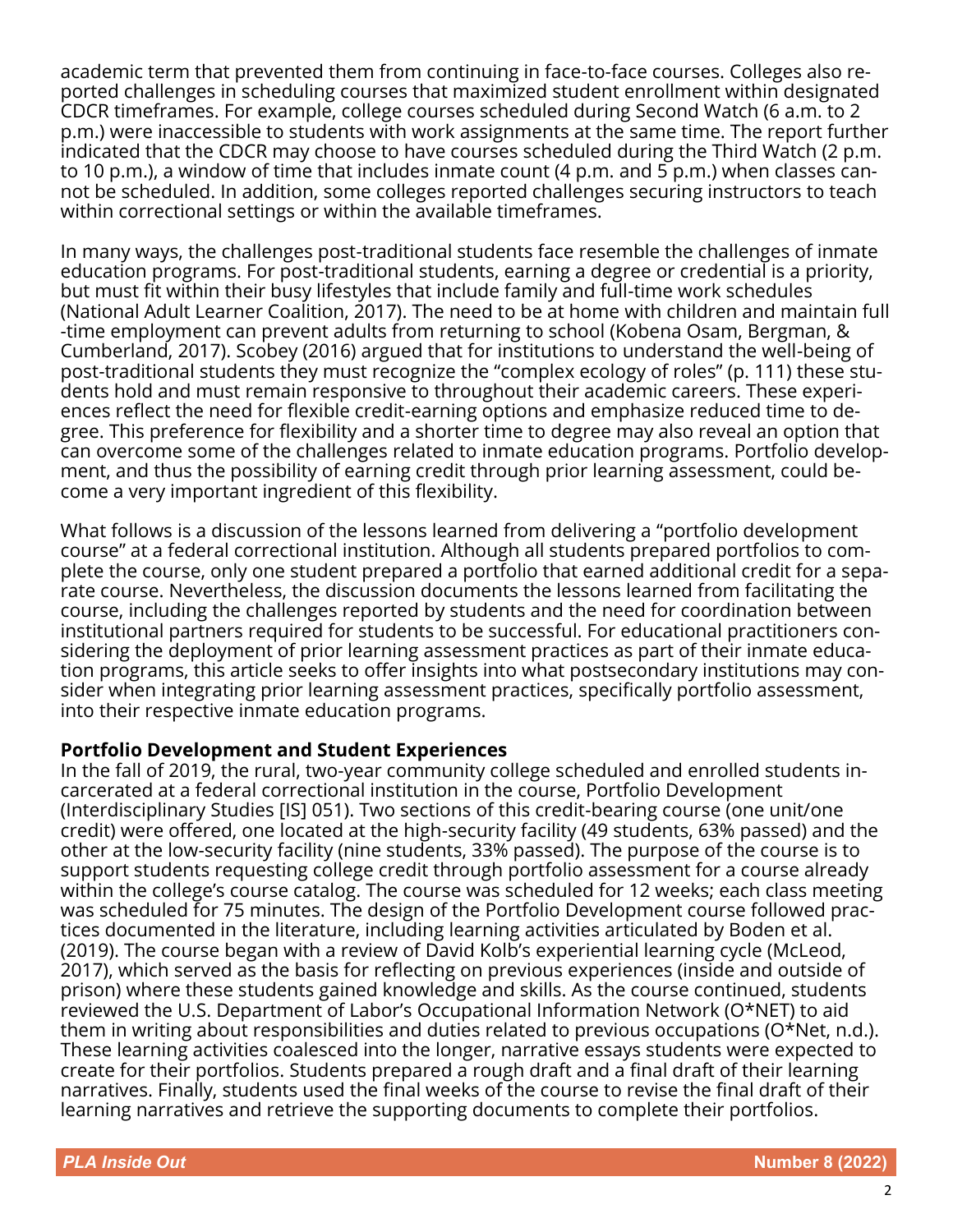Approximately four students in both sections of IS 051 reported experiencing challenges. Many reported having difficulty understanding David Kolb's experiential learning cycle and carrying out the written assignment that involved reviewing the experiential model and summarizing it in 1 to 2 pages. Based on the grades they received, some reported feeling discouraged by receiving a grade lower than they had expected. Others had trouble articulating themselves in writing assignments.

Many reported that, early on, their expectations about the course interfered with their learning. For example, two students expected the course to be similar to other prison educational programs, which use traditional exams as the basis for assessment. Others expected the class assignments to have clear right and wrong answers. Others reported that they were unaware of how much work was going to be involved in the course, such as weekly assignments and weekly readings. One reported that his tendency to be wary and suspicious of others interfered with his learning; until he was able to relax his reservations, he remained on guard and had trouble focusing during class meetings and completing homework assignments. After students acknowledged how their expectations interfered with their performance in the early weeks, they also reported having gained important insights into the process of learning.

For example, when they understood that the nature of assignments involved sharing thoughts and reasoning as opposed to producing right or wrong answers, some felt they had a breakthrough. One student explained that he realized the assignments allowed for the space to share his thinking.

Another student explained that he was unreceptive to instructor feedback at the start. From previous experiences receiving feedback only when he misbehaved, he was unable to view instructor feedback on assignments as constructive. Accepting the fact that assignment feedback could be an opportunity to better himself was a struggle he experienced earlier in the course; it was a challenge he eventually overcame.

Given that many of the assignments involve reflecting on previous experiences, one individual reported having an emotional reaction while completing one of them. He explained that reflecting and documenting his strengths and unique skills in an assignment reminded him of the things he used to do well and that he had believed he would not do again for several more years.

By the ninth week of the course, when asked about the same challenges, students reported successfully overcoming those described earlier. Students attributed overcoming the challenges they faced to the interventions coordinated between the course instructor and the educational specialist at the institution. The educational specialist coordinated institutional schedules to provide students access to study areas, allowing informal study groups and peer-to-peer tutoring. In coordination with the prison, the instructor was able to provide greater assignment feedback and extended class meetings an additional 45 minutes.

By the end, students prepared portfolios to meet the expectations of the course. To maintain student confidentiality, the table on the following page provides the page length of the portfolios submitted by students. With the exception of one student, the learning narratives submitted were handwritten. One student emailed a scanned copy of his handwritten learning narrative using the facilities-approved mail server to a family member who then typed it. In his portfolio, he included his handwritten narrative along with the typed version to demonstrate academic integrity.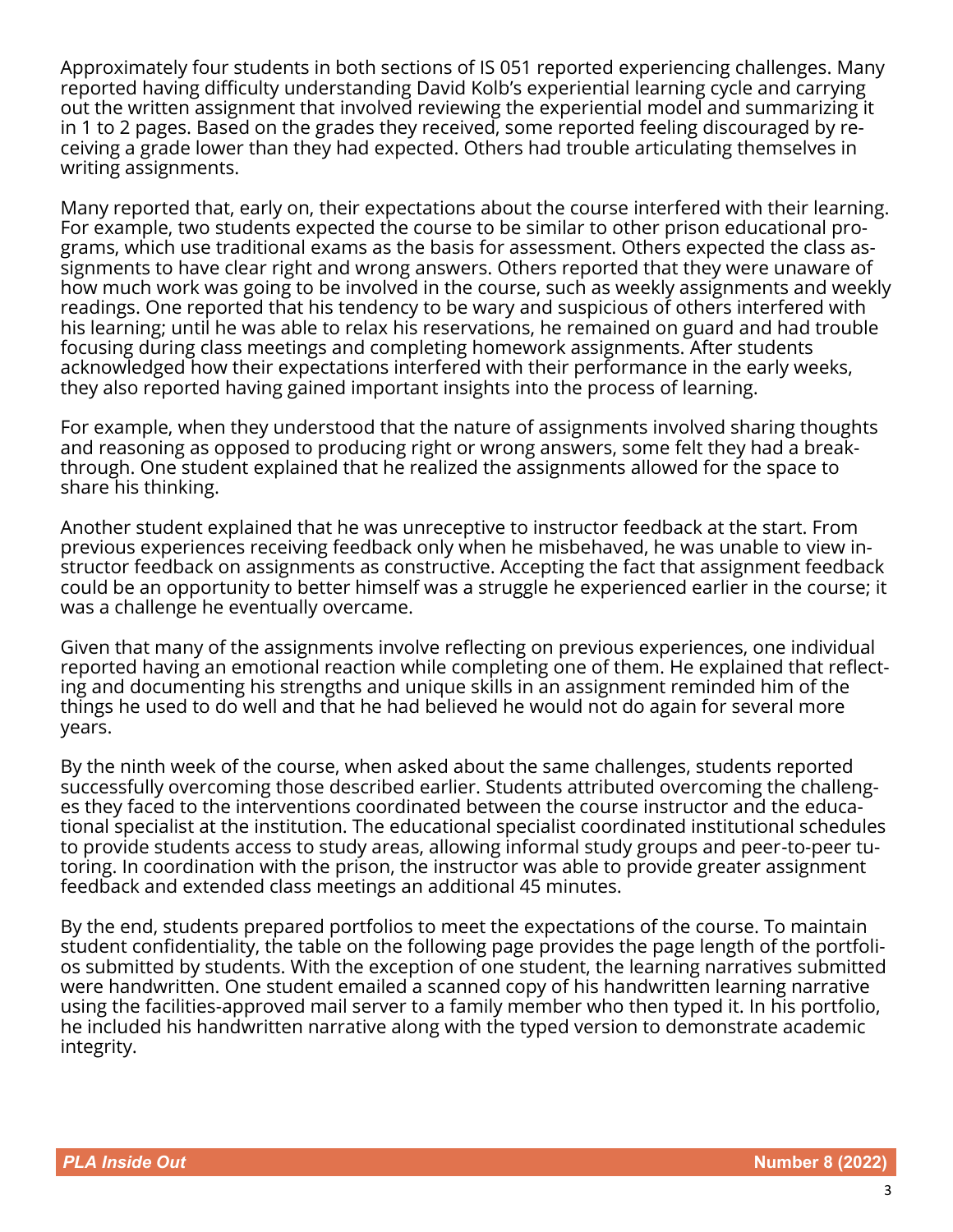|                                     | <b>Portfolio Development A</b> |             | <b>Portfolio Development B</b> |      |
|-------------------------------------|--------------------------------|-------------|--------------------------------|------|
|                                     | Low                            | <b>High</b> | Low                            | High |
| Learning<br><b>Narrative</b>        |                                |             |                                | 26   |
| <b>Complete</b><br><b>Portfolio</b> |                                | 64          |                                | 33   |

## **Table 1 Number of Pages for Portfolios Submitted in Section A and Section B**

## **Institutional Coordination for Success**

The coordination between this rural community college and the federal correctional institution through the instructor of the Portfolio Development course and an educational specialist at the prison resembled the practices articulated by others interested in elements of effective institutional partnerships. Ezren, Gould, and Lewen (2019) described that a key component of a highquality inmate education program is the cultivation of partnerships between the academic and student services departments at the college and the prison institution. The nature of the partnership that provides success included activities such as coordinating the location of class meetings to accommodate additional time requested by students, maintaining an up-to-date roster of students who dropped or transferred, and devising workarounds for delivering instructional supplies to students.

This partnership ensured students had access to supplies including notebooks, writing tools, and approval to take assignments offsite for grading and returning assignments to students. Ezren, Gould, and Lewen (2019) regarded course materials and supplies for students as an integral component of high-quality inmate education programs. The educational specialist regularly provided hard copies of assignment instructions and assigned readings for students. For one student for whom English was a second language, the instructor prepared assignment instructions in Spanish, while the educational specialist translated completed assignments from Spanish to English. The translation process involved typing the student's completed handwritten assignments, the educational specialist emailing them to the instructor who then translated them into Spanish using an internet-based translator tool for grading.

A component unique to the Portfolio Development course is the retrieval and gathering of supporting documents. Here, again, the educational specialist was vital to student success. For example, students coordinated with the educational specialist to secure documents such as transcripts that authenticated the completion of adult continuing education courses completed during incarceration. In retrieving vocational training certificates on behalf of students, sometimes the educational specialist had to make several follow-up calls to other prisons and mail hard copies to the facility. Students used phone calls with family members to elicit their help in retrieving supporting documents that sometimes involved accessing storage units to retrieve copies of photographs of them performing work at a previous occupation. The educational specialist helped students photocopy their certificates, transcripts, and various documents for inclusion in their portfolios.

The coordination between the college instructor and the educational specialist at the correctional facility continued to ease the overall day-to-day operation through all 12 weeks of the course.

### **Student Perceptions of Portfolio Development**

At the final class meeting, the instructor sought to capture student perceptions with five questions. The design of the questions was based on Stevens, Gerber, and Hendra (2010). Question 4 was developed to assess student satisfaction based on the structure of net promotor scorestyle questions (QuestionPro, n.d.).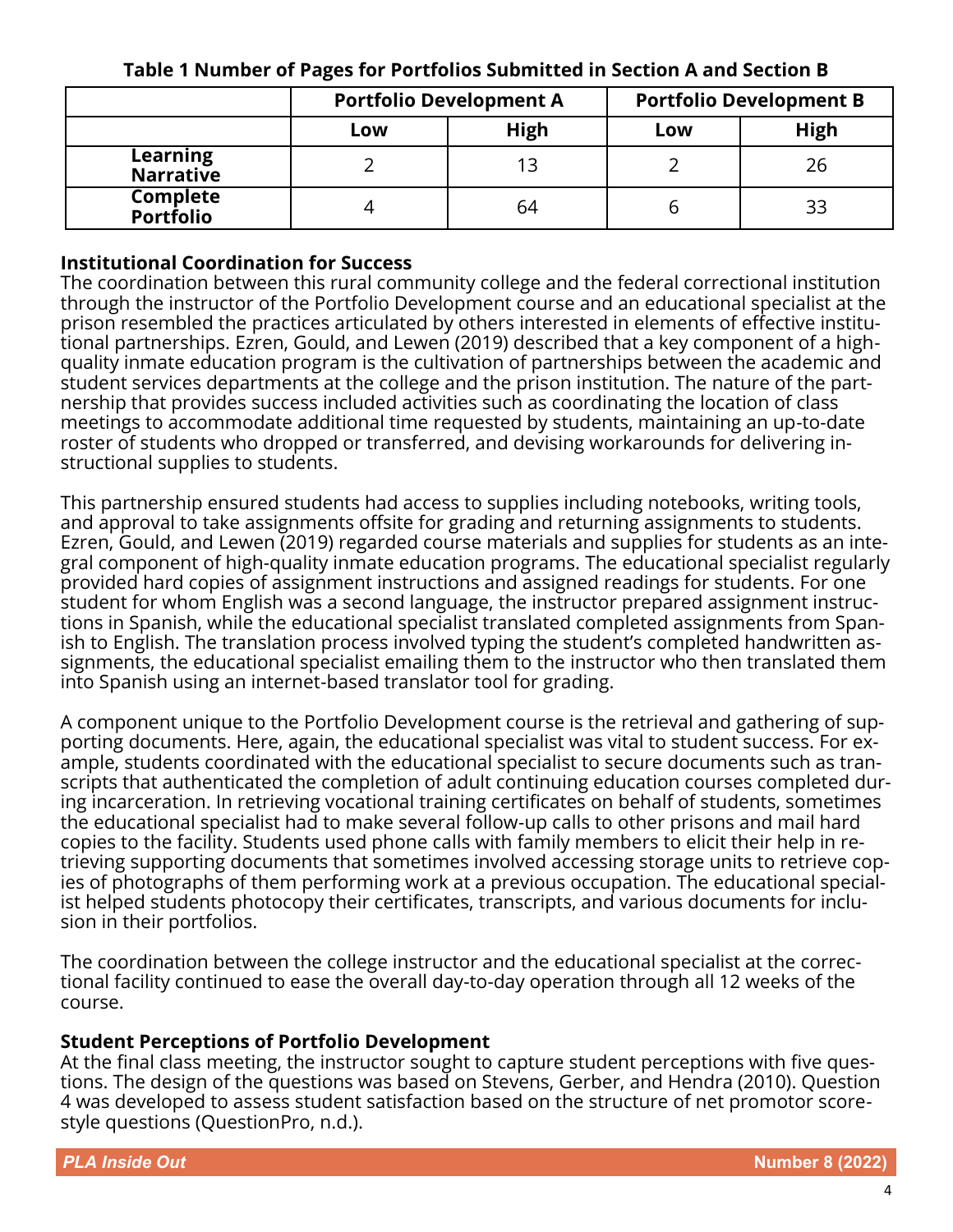- 1. What impact, if any, did the portfolio development process have on the way you look at yourself as a college student?
- 2. What impact, if any, did the portfolio development process have on the way you look at your knowledge and skills?
- 3. Which learning activity had the greatest impact on the way you look at yourself as a college student/the way you look at your knowledge and skills?
- 4. How likely are you to recommend this class to a friend on a scale of 0-10 (where 0 to 6 means unlikely, 7 to 8 is indifferent, and 9 to 10 is likely)?
- 5. What impact, if any, would college courses have on others housed at the prison?

Regarding the first, open-ended question, student responses suggested the portfolio development process impacted how they viewed themselves as college students. For one student, developing a portfolio helped them realize their readiness to continue their education. Another student reported that the portfolio development process helped them recognize their readiness to complete a college course.

Regarding knowledge and skills, a common theme in the responses was uncovering skills and knowledge. One student responded that they discovered the knowledge and skills they had. Two students mentioned that the process of preparing a portfolio helped them realize that they possessed dormant knowledge and skills.

In terms of the value of the learning activities throughout the course, there was overwhelming agreement that the reading and summarizing of David Kolb's experiential learning cycle was the most valuable. The activity ranked second was preparing their learning narratives. About Kolb's cycle, one student reported that Kolb's model helped serve as a framework for writing about their prior knowledge, while another commented that the model helped them frame their autobiographic sketch of learning they included in their learning narrative.

In total, 37 students across both sections of the Portfolio Development course provided student feedback (64% response rate). Overall student responses were positive. Question 4 on assessing student satisfaction is an industry-standard question of satisfaction referred to as the net promoter score (NPS), as mentioned earlier. Based on student responses, the combined NPS for both sections of IS 051 was 80, indicating a high satisfaction with the course. Performing the calculation for the NPS score involved taking the percentage of students who responded with a 9 or 10 (regarded as "promotors," which accounted for 80% of student responses) and subtracting the value from the percentage of students who responded with a 0 to 6 (regarded as "detractors," which accounted for 0% of student responses). (Note: Those who respond with 7 or 8 are intentionally left out of the calculation — regraded as "passive," which accounted for 20% of student responses.) The difference between promotors and detractors is then multiplied by 100 to arrive at a whole number as the final value. Based on the students' responses, the NPS score across both sections was 80, indicating a high degree of satisfaction where anything above zero is "good" and above 50 is "excellent" (QuestionPro, n.d.).

# **Conclusion**

The observations reported here from instructing two, 12-week Portfolio Development courses in a correctional facility suggest promising practices for postsecondary institutions with inmate education programs. The first is the educational value perceived by students enrolled in Portfolio Development. Student responses are consistent with the findings of researchers who recommend reflective learning activities. Researchers highlight the value of student-centered learning activities such as portfolio development because they shift learning toward the learning process (Flores, Simão, Barros, & Pereira, 2015) and engage students in critical reflection (Jenson, 2011). Others recommend portfolio development for revealing new knowledge; that is, it creates an opportunity where "learners' cognitive engagement with their learning histories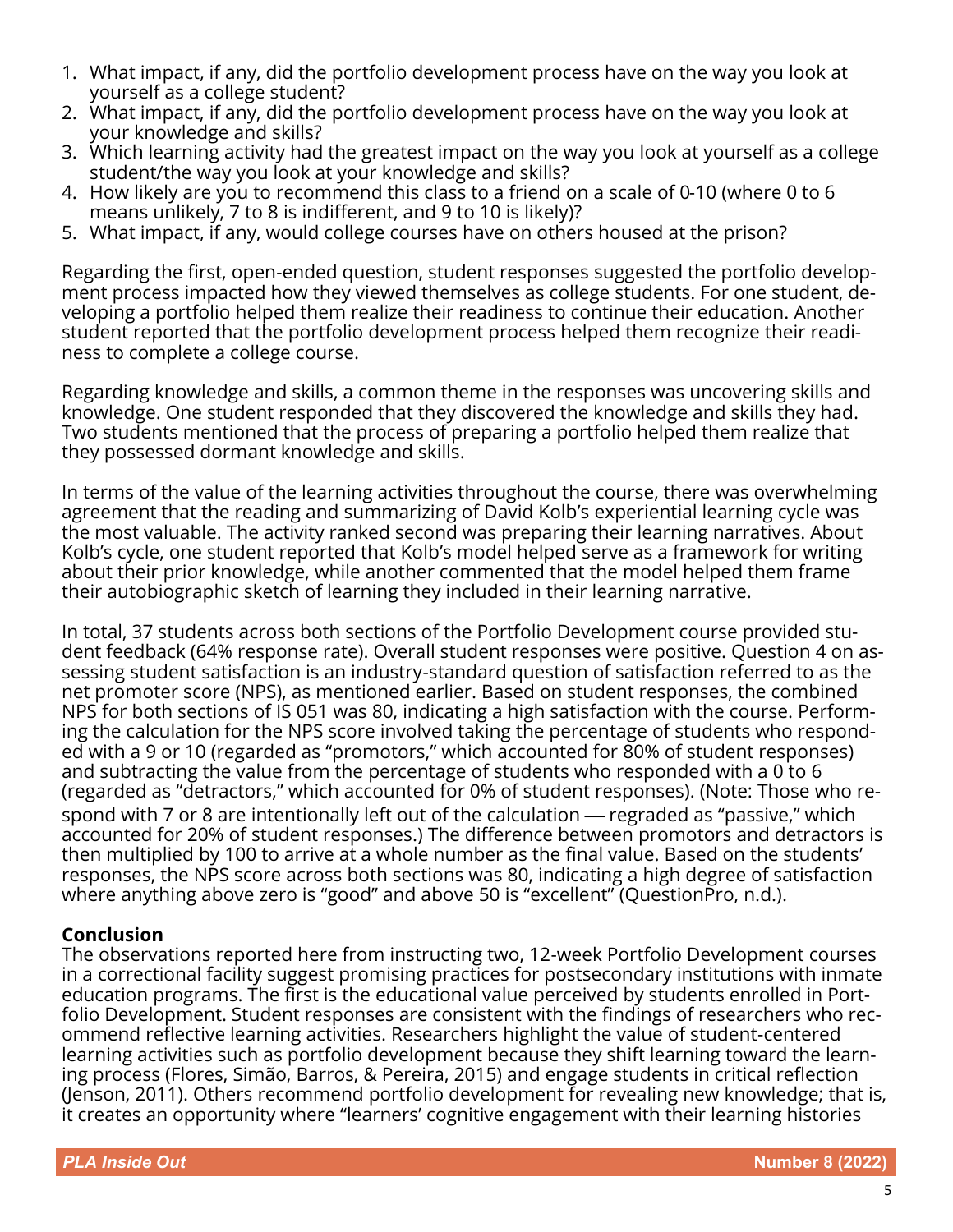gives rise to new knowledge — of self, of self situated within the trajectory of growth, and of self situated within the profession" (Conrad, 2008, p. 142).

Although educationally valuable, some students explained that their motivation for continuing in the course was to earn "good time" credits; that is, by participating in educational programs offered by the correctional facility or by a college or university, individuals received "good time credits" that enabled them to take time off their sentence (U.S. Department of Education, 2009).

Second, student backgrounds varied, with some who had extensive work histories and those with limited histories. More than 80% reported some previous college experience, while 33% reported that their recent college experience was within the previous five years. The remainder reported their previous college experience was within 10 years (12%), and in other cases, more than 10 years (21%). Regardless of experience, students were able to develop portfolios showcasing their knowledge and skills at the college level.

Next, the nature of portfolio development is rigorous. The process can be intimidating, such as writing multiple pages for a learning narrative. While scheduling the course for 12 weeks was optimal for students who produced high-quality portfolios, those students were registered for only the portfolio course and were not balancing multiple courses. Balancing a larger class schedule would place a greater demand on students to budget time.

Further, negotiating the protocols that ensure safety at correctional institutions is essential to facilitating a portfolio development course in an inmate education program. As noted, the educational specialist who served as the liaison between the correctional facility and the rural, two -year community college was instrumental in student success. This individual received the weekly assignments from the instructor to deliver to students ahead of the class meeting and ensured completed assignments could be taken offsite for grading and returned to the institution for redistribution to students. This individual maintained attendance records and was responsible for making classroom space available for each class meeting. What is more, as described earlier, the educational specialist helped students retrieve supporting documents through coordination with other correctional facilities.

Our example suggests that a new direction for prior learning assessment may be inmate education programs. The challenges and pain educators confront when operating in correctional facilities may be eased with the integration of prior learning assessment practices. Challenges such as unexpected inmate transfers and providing course offerings that guide students toward completion reflect the preferences for flexible credit-earning options and reduced time to degree expressed by many postsecondary students. Based on the observations from facilitating two Portfolio Development courses in a federal correctional facility, prior learning assessment is value-added to an inmate education program and may reveal an unexpected lever to student success.

### **References**

- Arambula, R., & LeBlanc, L. (2019). *2018 report: Incarcerated students: Encouraging results from pilot program*. California Community Colleges. [https://files.eric.ed.gov/fulltext/](https://files.eric.ed.gov/fulltext/ED596593.pdf) [ED596593.pdf](https://files.eric.ed.gov/fulltext/ED596593.pdf)
- Boden, C. J., Cherrstrom, C. A, & Sherron, T. (2019). Redesign of prior learning assessment in an award-winning degree completion program. *International Journal of Adult Vocational Education and Technology, 10*(3), 1-19.<https://doi.org/10.4018/IJAVET.2019070101>
- Conrad, D. (2008). Building knowledge through portfolio learning in prior learning assessment and recognition. *Quarterly Review of Distance Education, 9*(2), 139-150.
- Erzen, T., Gould, M. R., & Lewen, J. (2019). *Equity and excellence in practice: A guide for higher education in prison*. Prison University Project and Alliance for Higher Education in Prison.